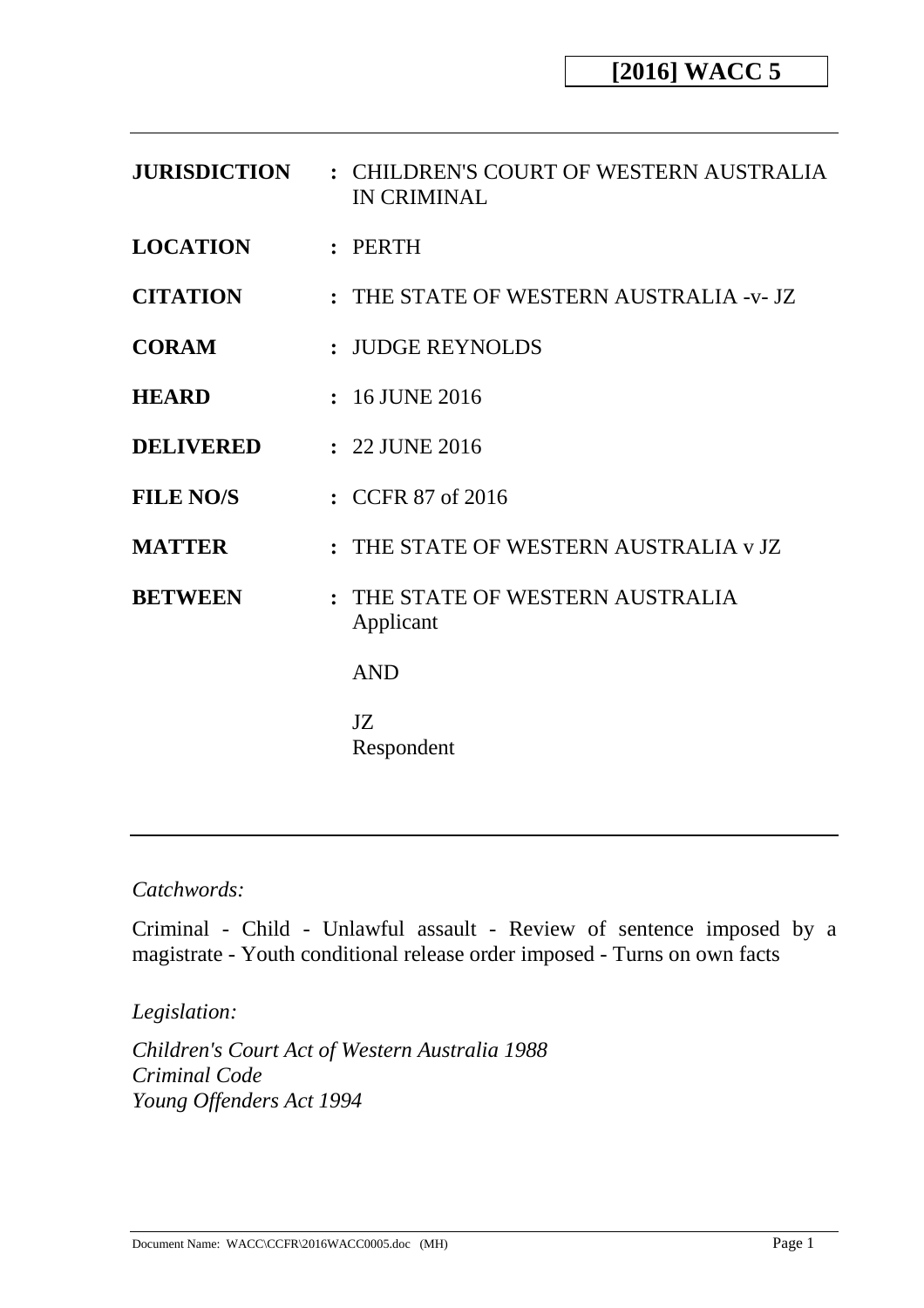# **[2016] WACC 5**

# *Result:*

Review dismissed and order confirmed

# **Representation:**

# *Counsel:*

| Applicant  | Mr S Stocks |
|------------|-------------|
| Respondent | Ms C Rossi  |

# *Solicitors:*

| Applicant  | : Office of the Director of Public Prosecutions |
|------------|-------------------------------------------------|
| Respondent | : Legal Aid (WA)                                |

# **Case(s) referred to in judgment(s):**

Nil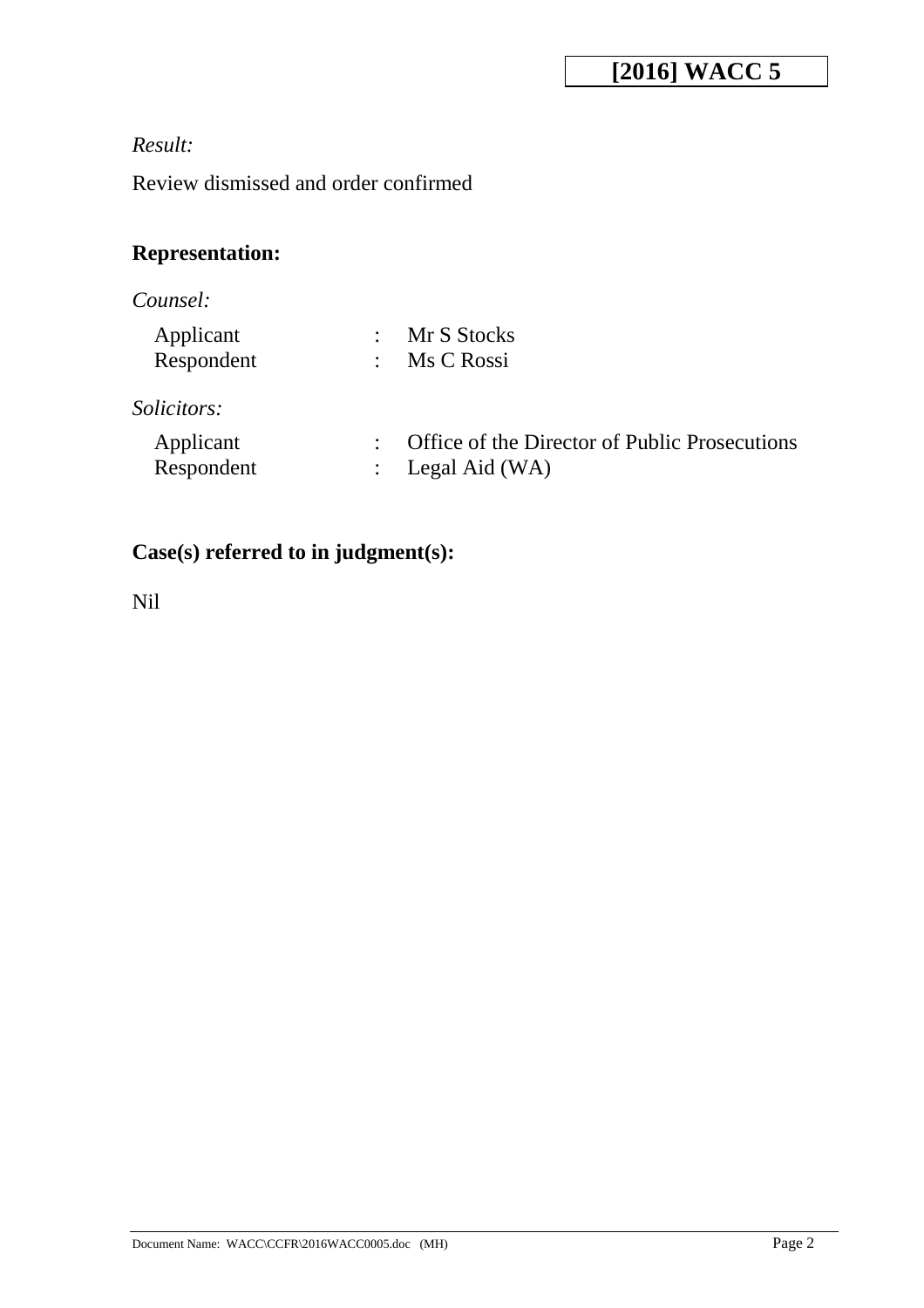## **Introduction**

- 1 This is an application by the State pursuant to section 40 of the *Children's Court of Western Australia Act 1988* (the C Ct Act) for the review of the sentence imposed by a Magistrate of this Court against the respondent on 18 May 2016. The Magistrate imposed a sentence of a 4 month conditional release order with supervision and attendance conditions for an offence of common assault pursuant to section 313(1)(b) of the *Criminal Code*, committed on 2 January 2016 at Spearwood.
- 2 It has been submitted by counsel on behalf of the State that the sentence imposed is manifestly inadequate having regard to the seriousness of the offence, the need for personal deterrence and the need for general deterrence. The application for review is opposed.

## **The Facts of the Offence**

- 3 The respondent first appeared before the Court to be dealt with for the offence on 25 February 2016. On that date the matter was adjourned for the respondent to obtain legal advice and he was remanded to appear back before the Court on 10 March 2016.
- 4 On 10 March 2016 the respondent appeared before the Court, presided over by the same Magistrate who eventually sentenced him, and pleaded guilty to the charge of the offence.
- 5 Following the respondent's plea of guilty, the following facts were presented to the Court by the prosecutor on behalf of the State.
- 6 On Saturday 2 January 2016 at about 12.30am, the respondent was at Hungry Jack's in Spearwood. He was in company with another young male, and they both waited outside Hungry Jack's near a playground area out of the view of customers and staff. The respondent remained at that location for some time, and he had an intention of confronting the victim over an incident that had occurred hours earlier. The victim was an employee of Hungry Jack's at the time.
- 7 When the victim had completed his shift, he exited the premises with four work colleagues. The other young male co-accused approached the victim and began to assault him. The victim turned away to go back inside the Hungry Jack's premises to seek refuge. Before the victim got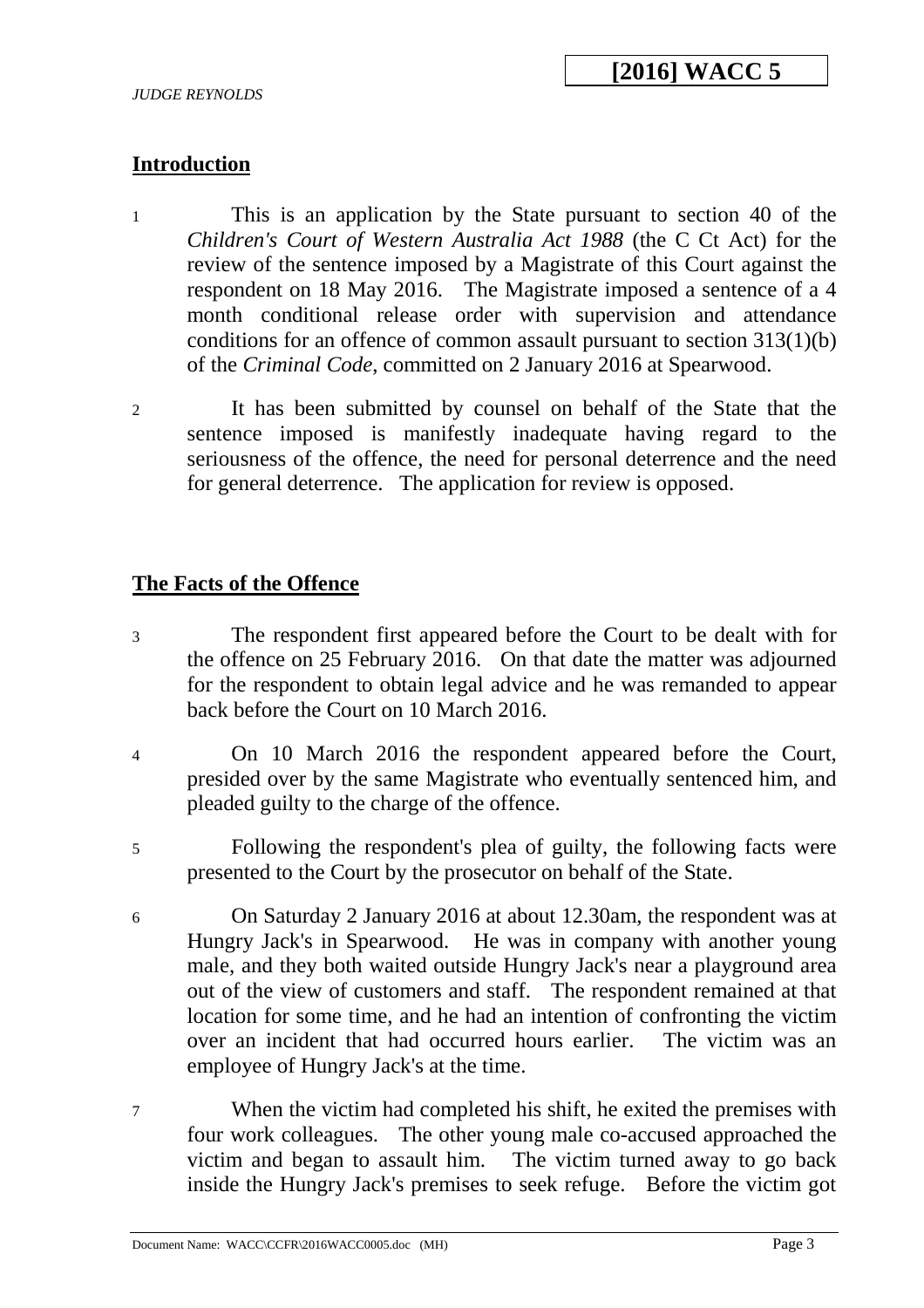back inside the premises, the respondent approached him and hit him with a closed fist to his face which resulted in some pain and discomfort. The victim then went back inside the premises and the respondent left the area.

- 8 The respondent was interviewed by police on 3 February 2016 and made some partial admissions. The victim was 17 years of age at the time and 5 centimetres shorter than the respondent and of medium build. During the respondent's interview with police, he told them that he did not do anything and that he was just there to help his mate.
- 9 After the prosecutor outlined the facts as set out above, counsel for the respondent set out her instructions on the facts which expanded those as outlined by the prosecutor.
- 10 Counsel for the respondent, further informed the Magistrate as follows. The background to the incident is that the respondent was drinking alcohol with his co-offender at the co-offender's home and they both became quite intoxicated. It was fairly late. The co-offender's 13 year old brother came home and indicated that there had been an incident at Hungry Jack's and that he had been bullied or threatened by the victim at Hungry Jack's, who was an employee and working there at the time.
- 11 The respondent and the co-offender then went to Hungry Jack's and confronted the victim, who was working at the front counter at Hungry Jack's at the time. The victim denied that anything had happened. The respondent and the co-offender then both left Hungry Jack's and went back to the co-offender's home and continued drinking. The co-offender became drunk and enraged and decided to go back to Hungry Jack's to confront the victim for what he believed the victim had done to his brother. The respondent went with him. The respondent accepted that he punched the victim to the face after the co-offender had assaulted him. Counsel for the respondent further informed the Court that the respondent was intoxicated at the time.
- 12 It was conceded on behalf of the responded that he was on a supervised release order at the time of the offence.
- 13 The factual circumstances as just set out, was the full extent of the factual circumstances conveyed to the Magistrate on 10 March 2016. Some further factual circumstances came to light later after the offender had engaged in the victim mediation process. I will refer to them later under the heading of Victim Mediation and Contents of the Victim Mediation Report. I do that to make these reasons accurately reflect how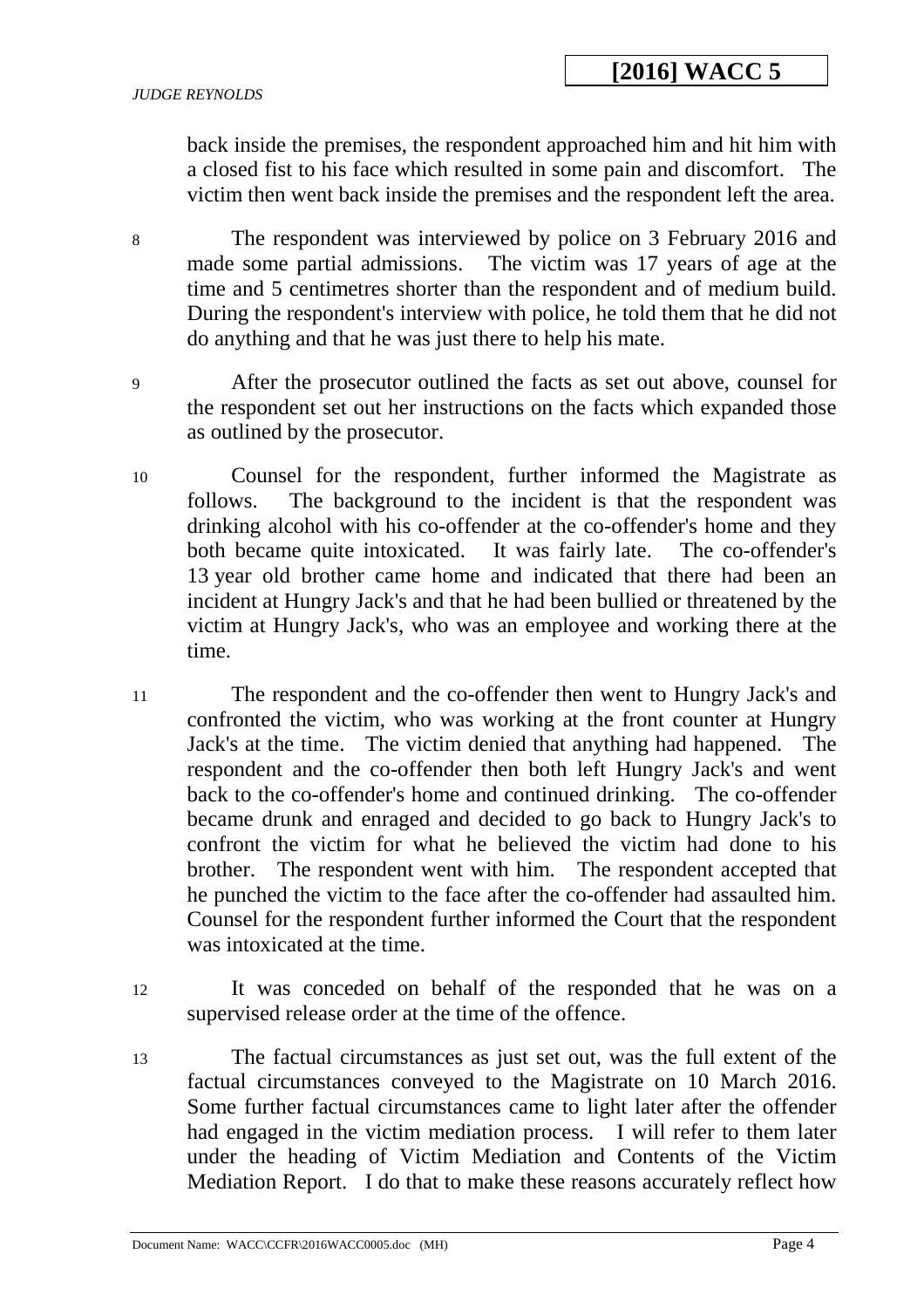the proceedings progressed and the consideration of how the sentence evolved over a number of listings before the Magistrate ultimately decided the sentence.

#### **The Offender's Personal Antecedents and Criminal Record**

- 14 The offender was born on 1 December 1998. He is now about 17 years and 6 months of age. He was 17 years and 1 month of age when he committed this offence of unlawful assault.
- 15 The offender was born in Sudan. He relocated with his family to Perth in 2004. He has three older brothers and a younger sister. The offender said that he has little recollection of his time in Sudan.
- 16 The offender's parents separated in 2010 and the offender's father returned to live in Sudan. In late 2012 the offender returned to Africa where he attended a boarding school in Uganda for 8 months. This was apparently done to address some behavioural issues of the offender. In August 2013, the offender returned to Australia and since then has continued to reside with his mother and siblings in the family home in a southern suburb of Perth. Following the offender's return to Perth, his mother has continued to struggle managing his behaviour. She engaged with the Department for Child Protection and Family Support to assist her in that regard. In recent times, the offender's relationship with his mother has improved
- 17 Generally, the offender has had a disrupted education. Following his return to Perth in 2013, he truanted from school and mixed with negative peers. He sought comfort and a sense of belonging through his peers and regrettably increasingly valued his peer linkages over those with his family.
- 18 The offender has a history of alcohol and cannabis abuse. At times he has also used amphetamines. In relation to mental health, the offender has at times suffered from a depressive mood/state and low sense of self-worth.
- 19 Despite all of the issues as just mentioned the offender's mother is still very supportive of him and wants him to continue living with her and in her care.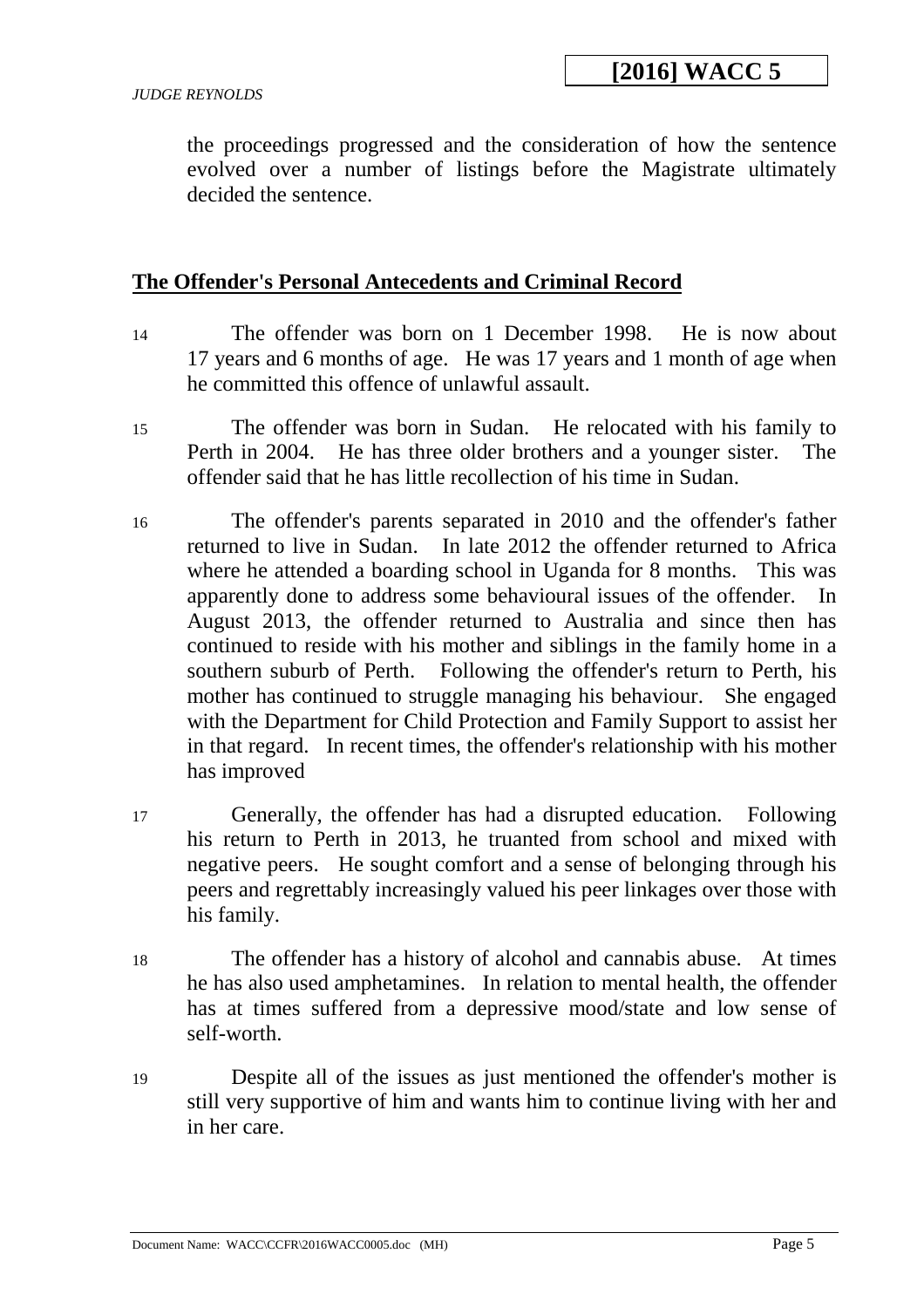- 20 In 2012 and 2013, the offender appeared before the Court to be dealt with for a few road traffic offences for which he was dealt with by a juvenile justice team, and also a good behaviour bond. On 8 June 2014 he committed an aggravated dwelling burglary for which a Youth Community Based Order was imposed on 15 September 2014. The offender breached that order on 17 September 2014 by committing an offence of stealing. The Court dealt with that offence by making an order pursuant to section 67 of the *Young Offenders Act 1994* (the YO Act) because of time spent in custody and allowed the Youth Community Based Order to continue.
- 21 On 26 June 2015, the offender was sentenced to a total of one year and four months immediate detention for a multiple number of offences, most of which occurred on 5 April 2014 when the offender in company with a large number of other young offenders engaged in acts of personal violence and acts causing damage at a wedding held at the Point Walter Café in Bicton.
- 22 The offences arising from the incident at the wedding consisted of 5 offences of assault occasioning bodily harm and two offences of doing an act or omission causing bodily harm. The offender pleaded not guilty to the charges for those offences and was convicted after a trial. He was also convicted of an 8th offence arising from this incident on his plea of guilty prior to the trial to a charge of making threats to destroy, damage or harm property.
- 23 A total of nine offenders were charged and sentenced in relation to the incident on 5 April 2014 at the wedding. The assaults on wedding guests started after an associate of the offender was engaged in an incident with one of the guests. The five offences of assault occasioning bodily harm committed by the offender involved five other wedding guests who were assaulted and injured as a result of the physical altercation that took place between them and the accused and the other offenders. After hearing evidence in the trial I made findings that the offender became an active participant very early in the incident and that he provided encouragement to, and counselled other youths to engage in intimidating and personally violent behaviour towards guests at the wedding. I also made findings that the offender was directly involved by deliberately kicking a guest to the head/shoulder/neck region when he was lying motionless on the ground, that he deliberately threw a bottle towards the entrance to the café, and that he threw a stone and a brick towards the entrance of the café when guests were outside the front of the café entrance.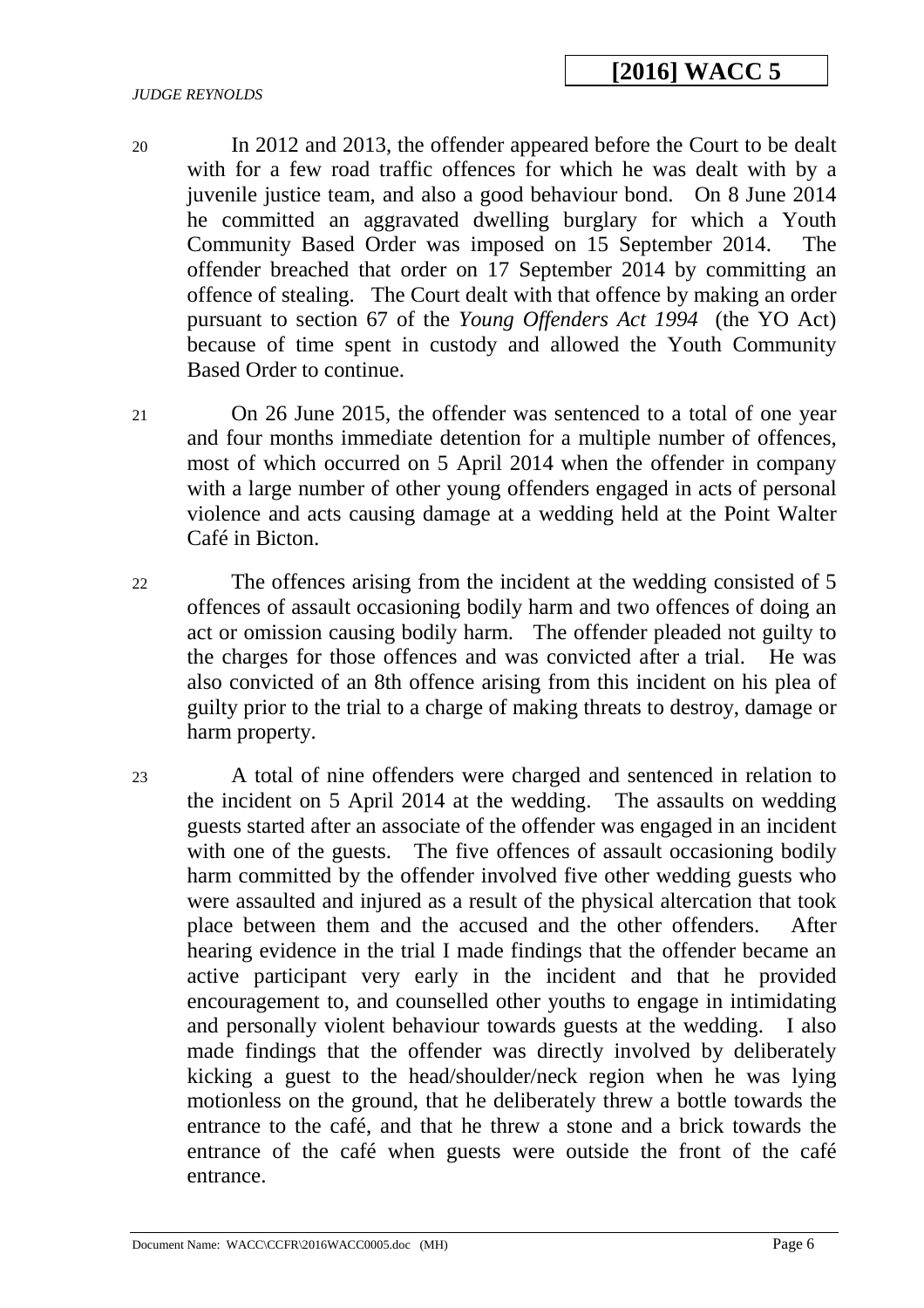- 24 On 26 June 2015, the offender was also sentenced to immediate detention for the offence of aggravated dwelling burglary committed on 8 June 2014, by reason of his breach of the Youth Community Based Order, and a further offence of a dwelling burglary committed on 3 November 2014 at Palmyra.
- 25 In summary, it can be properly said that the offender's criminal record is relatively short but also very serious and highly relevant. I say highly relevant because it involves prior offences in which the offender in the company of another has engaged in personal violence against an innocent victim who has not behaved in a provocative way towards him at all.

#### **Court Proceedings prior to the date of sentence**

- 26 The sentence of one year and four months immediate detention imposed against the offender on 26 June 2015 was backdated to commence on 13 February 2015. The offender was released from detention on a supervised release order on 13 October 2015. His supervised release was suspended on 8 February 2016 and he was returned to custody on 15 February 2016. Accordingly, the offender was in custody when he appeared before the Court on 10 March 2016, with the remainder of his detention sentence still to be served. The custodial sentence was due to expire at the end of 12 June 2016.
- 27 After the Magistrate was informed of the factual circumstances as previously outlined and also that the offender had been returned to custody pursuant to the previous sentence of detention, he indicated that it was hard to see that there was any alternative but a sentence of cumulative detention on the new offence of unlawful assault. Without hearing any submission from the State on sentence, the Magistrate mentioned that he could understand the State seeking a further order of immediate detention to be served "on top" of the previous sentence because the offence of unlawful assault was committed when the offender was on a supervised release order for offences of personal violence. That said, the Magistrate then expressed concern that if he imposed an order of immediate detention to be served cumulatively, the offender would serve a lengthy time in custody with a limited period of supervision in the community thereafter.
- 28 It is obvious from reading the transcript, that his Honour was mindful that the offender was 17 years going on 18 years of age and that his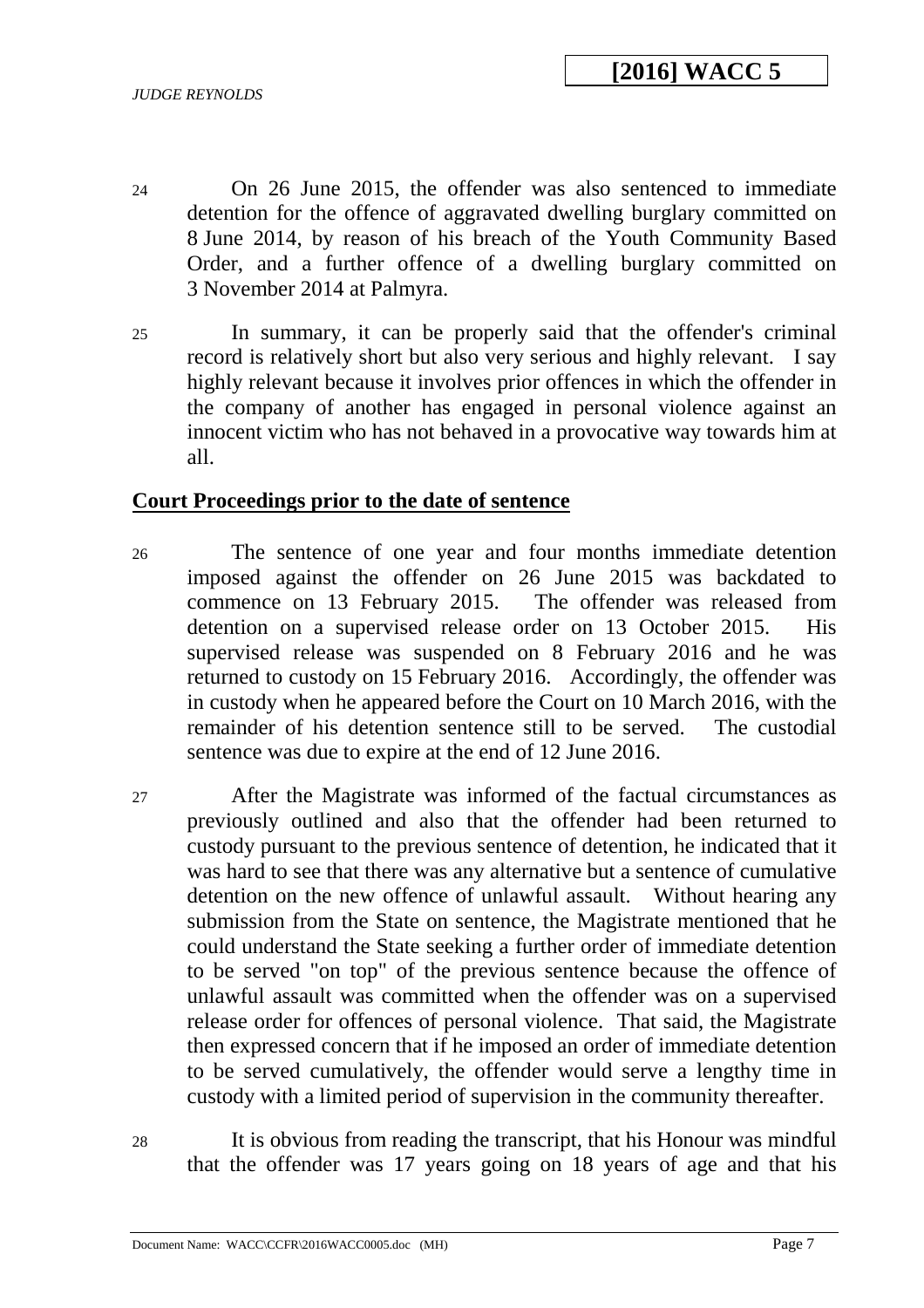prospects of rehabilitation before becoming an adult would be enhanced if he received some relatively lengthy period of supervision in the community before he turned 18 years of age. It is also clear from reading the transcript that his Honour would not have been prepared to go down the path of imposing a sentence other than immediate detention if the victim of the assault had suffered bodily harm.

29 After the Magistrate had made comments to the effect as just mentioned, he indicated that he was minded to impose an intensive youth supervision order and order it to be served cumulative upon the detention sentence previously imposed. It seems that there was some uncertainty about what sentence could be imposed against an offender who at the time was already the subject of a sentence of immediate detention.

- 30 After the Magistrate had indicated that he was minded to impose an intensive youth supervision order, the prosecutor on behalf of the State submitted that an intensive youth supervision order would not reflect the seriousness of the unlawful assault, which was premeditated and involved the offender actually punching the victim once and being responsible as a party for the acts of the co-offender. The prosecutor then asked the Magistrate to consider bringing the matter back just shortly before or on the day that the offender was due for release in June and consider imposing a conditional release order.
- 31 Subsequent to that submission by the prosecutor, there was then some brief discussion on if or when the Supervised Release Review Board may release the offender on supervised release, and that unless the offender was granted bail on the charge of unlawful assault, he could not be immediately released from custody upon the Supervised Release Review Board granting supervised release. His Honour wanted to give a signal to the Supervised Release Review Board in advance of it considering whether or not it would grant supervised release, that he intended to impose a sentence other than immediate detention.
- 32 In the end, the Magistrate adjourned the sentencing to 17 March 2016 and granted the offender bail on the charge of unlawful assault to be supervised by the Metropolitan Youth Bail Service. The Magistrate made a particular point of asking the offender whether he had been listening to the discussion between and amongst himself and his counsel and counsel for the State to which the offender responded in the affirmative. His Honour confirmed with the offender that he intended to impose an order which he could serve in the community, but that he could not make it at that time without knowing what the Supervised Release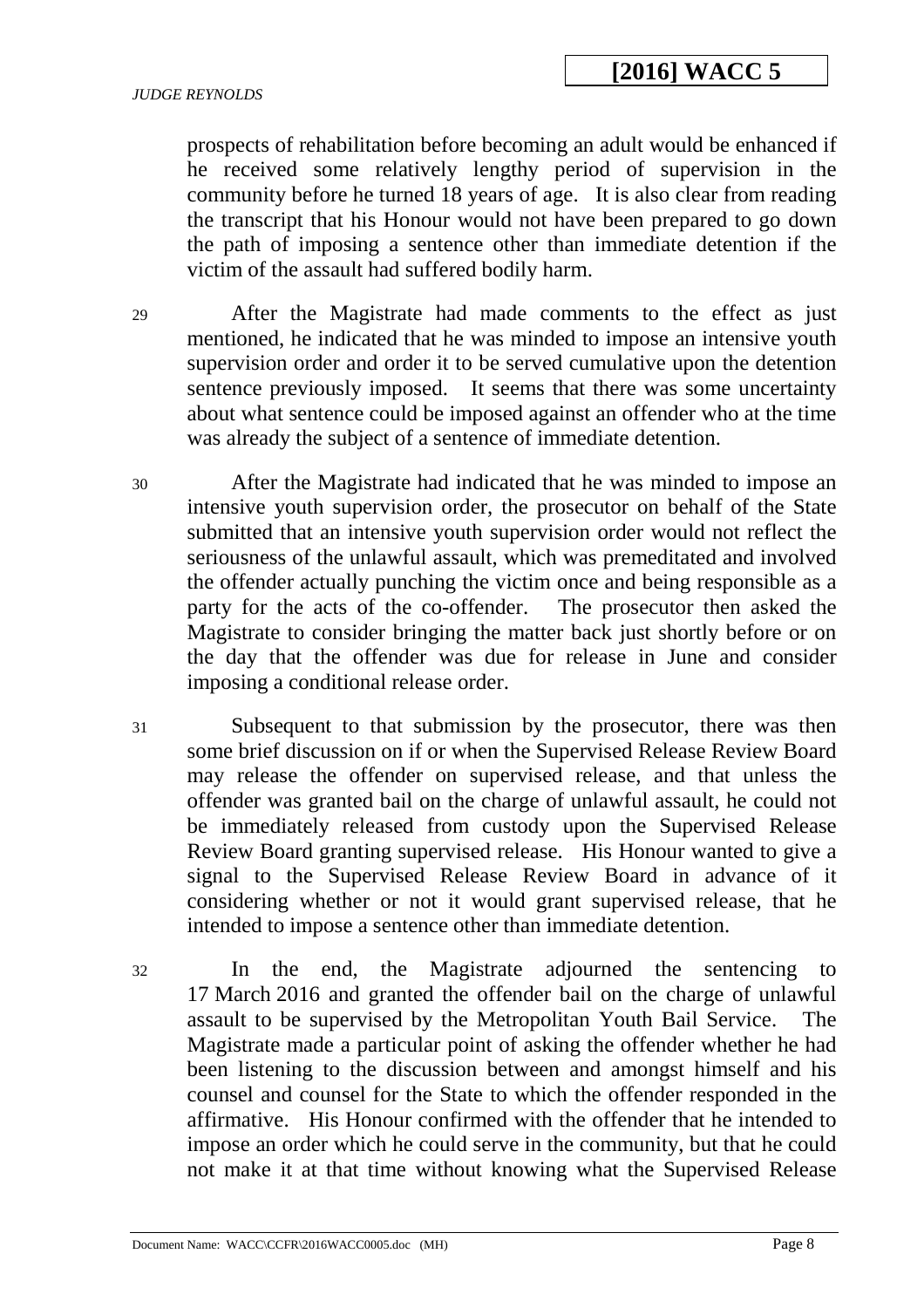Review Board intended to do. His Honour told the offender that the unlawful assault was a serious offence and that he would receive a punishment on top of his current sentence.

33 The matter came back before the Court, constituted by the same Magistrate, on 17 March 2016. The prosecutor and counsel for the offender were also both the same. A pre-sentence report prepared by Youth Justice and dated 17 March 2016 was also before the Court. The pre-sentence report set out amongst other things that:

1. The offender's compliance with the supervised release order was good until it started to falter in mid-December 2015. He resumed associating with negative peers. He received warning letters on 22 December 2015 and 18 January 2016. The Supervised Release Review Board cancelled his supervised release order on 8 February 2016;

2. The offender had been allowed to live away from the family home and his mother. He went to live at the family home of a childhood friend. This accommodation arrangement had obviously broken down;

3. The offender's mother had indicated that she felt responsible for him and that he could return to live in her care at the family home;

4. The offender had sought work as a labourer within the same employer of his older brother;

5. Arrangements were in place for the offender to continue playing soccer, to attend substance abuse counselling and to undergo urinalysis testing and to engage in structured supervision sessions. A referral had been made for the offender and his family to commence therapeutic sessions with the Association for Services to Torture and Trauma Survivors (ASeTTS).

- 34 On 17 March, counsel for the offender informed the Magistrate that the Supervised Release Review Board had called for a report and put the offender's case in its list for 23 March 2016. The Magistrate again indicated that if the Supervised Release Review Board was prepared to grant the offender supervised release, that he was prepared to put him on a conditional release order.
- 35 When the offender appeared before the Court on 17 March he was still in custody. Although the Magistrate had previously granted the offender bail for the unlawful assault offence, his supervised release remained suspended until the Supervised Release Review Board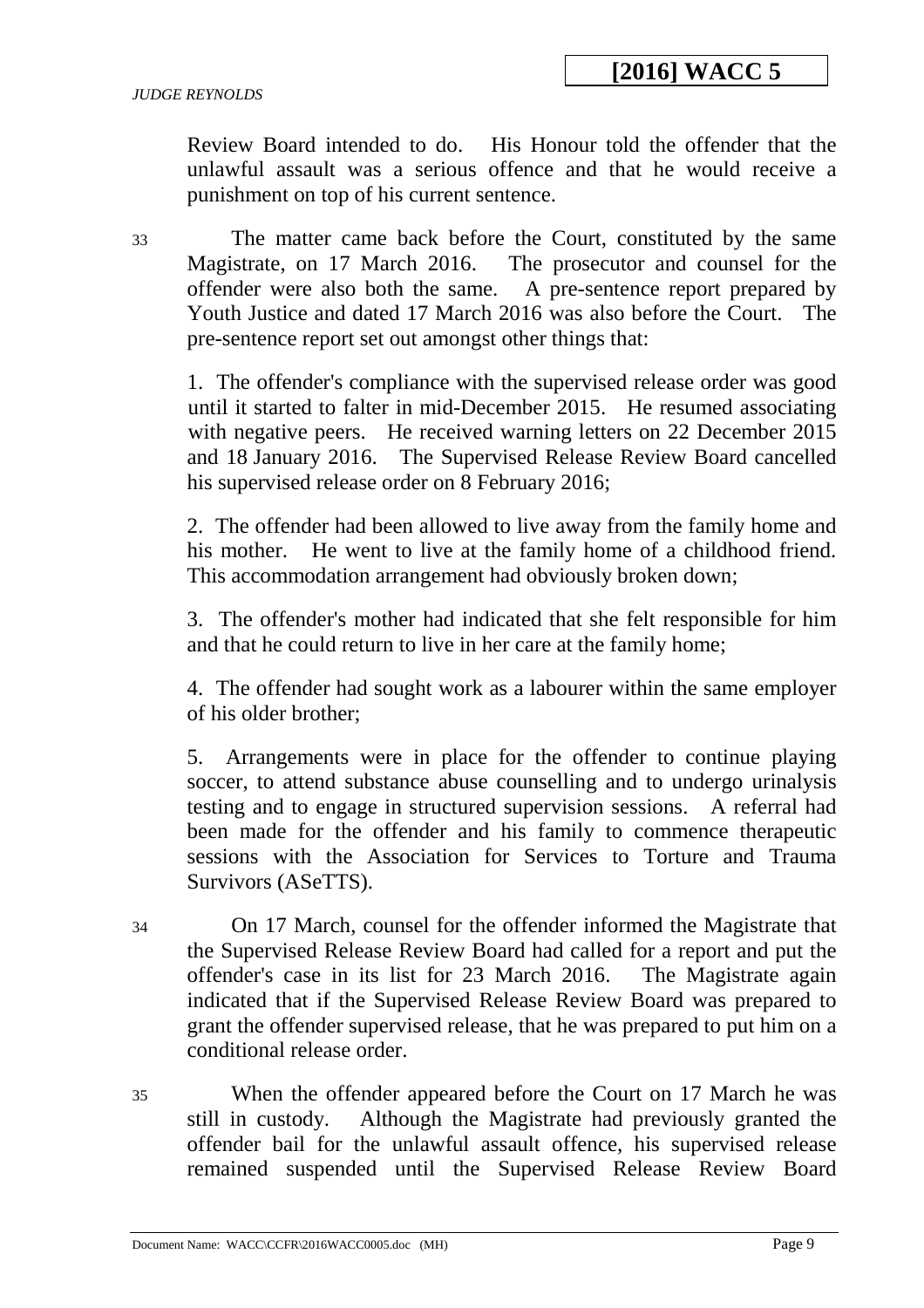reconsidered his case and granted him another opportunity on supervised release. The Magistrate was told that if he granted bail again and the offender was granted supervised release on 23 March 2016, that the offender would be released on that day.

36 On 17 March, the Magistrate adjourned the matter to come back before him on 4 April 2016 and granted the offender supervised bail. He anticipated that on 4 April he would be informed of what the Supervised Release Review Board had decided on 23 March after it had been informed that he intended to impose a conditional release order.

37 The prosecutor did not raise any objection at all to the course proposed and ordered by the Magistrate during the proceedings on 17 March. That is not a criticism at all. It is simply a statement of fact. Indeed, that is not surprising given that the course pursued by the Magistrate was consistent with the suggestion made earlier by the prosecutor on 10 March.

38 When the matter came back before the same Magistrate on 4 April, the prosecutor and counsel for the offender were again both the same. A second pre-sentence report dated 4 April 2016 was also before the Court. The contents of it essentially duplicated what was in the first pre-sentence report dated 17 March 2016, save that it updated the offender's employment situation. It provided that the offender had gained full-time employment as a labourer with his older brother's employer. There was nothing adverse to the offender in this second pre-sentence report when its contents were compared with those in the first.

39 On 4 April, counsel for the offender sought a further adjournment to enable the offender to participate in victim mediation. The Magistrate was told that the mediation officer had spoken with the offender and was prepared to act on a referral. The prosecutor raised no objection at all to the matter being further adjourned for the purpose of the offender engaging in victim mediation. Again, that is not a criticism at all, but rather a statement of fact.

- 40 The prosecutor sought confirmation from the Magistrate that he was considering a conditional release order and not a community based order. The Magistrate gave the confirmation sought by the prosecutor.
- 41 As at 4 April, the offender was on supervised release and he was also on bail for the offence of unlawful assault. He was living back in the family home with his mother and siblings.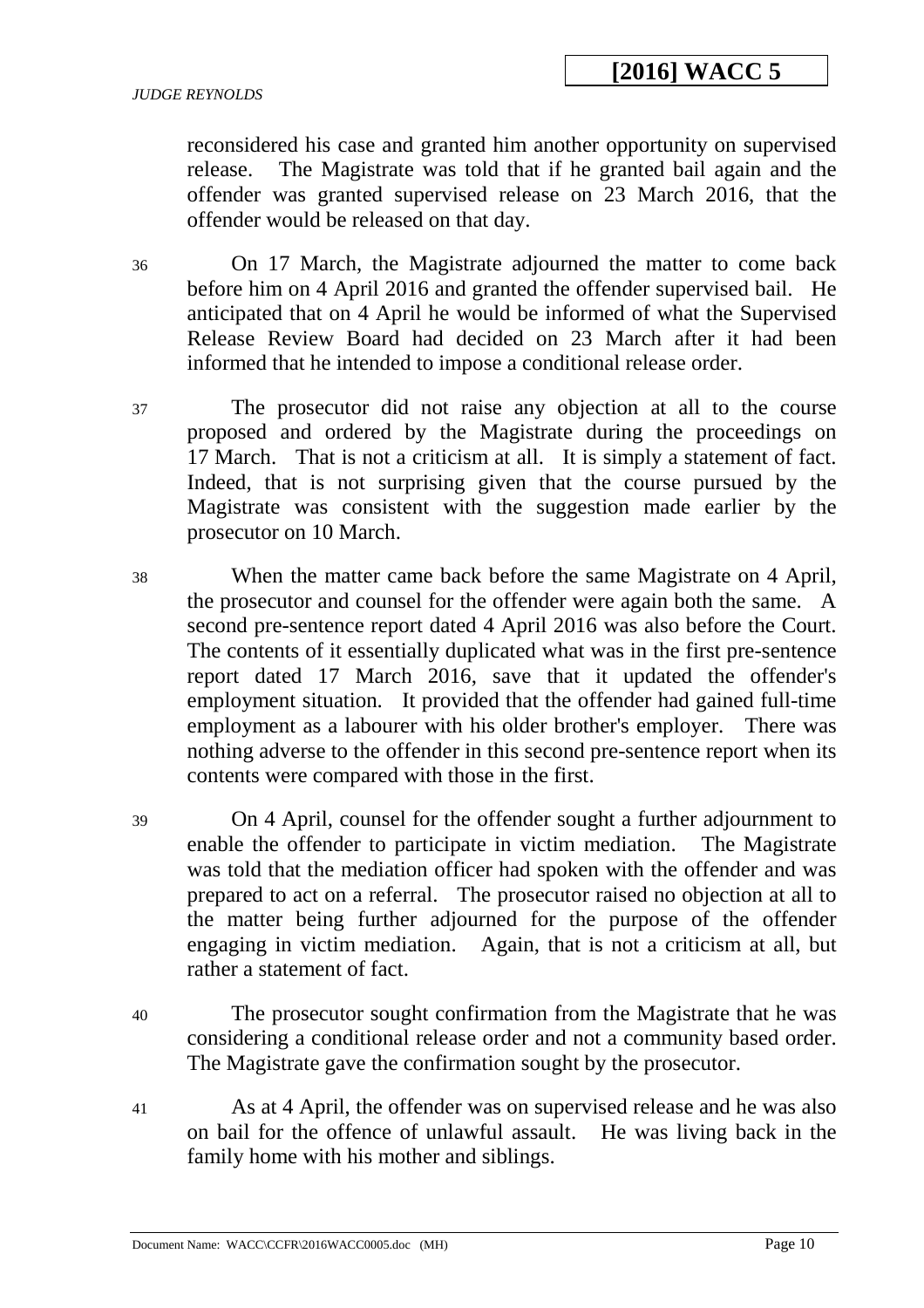#### *JUDGE REYNOLDS*

42 The Magistrate further adjourned the matter to 18 May 2016 and extended the offender's bail to enable him to engage in the victim mediation process.

## **Victim Mediation and Contents of the Victim Mediation Report**

- 43 The mediation officer of the Victim Mediation Unit prepared a report for the Court dated 17 May 2016. In summary, the report provided that the offender had engaged positively in the victim mediation process. The offender admitted to the mediation officer that he had been at Hungry Jack's with the co-offender prior to the incident when the co-offender had engaged in an altercation with the victim. The offender also admitted to the mediation officer that he hit the victim several times with his fists. The statement of material facts initially read to the Court on 10 March referred to one punch only.
- 44 The victim informed the mediation officer that he knew both the offender and the co-offender prior to the incident. He said that when he left work he tried to explain to the offender and co-offender that there had been a misunderstanding, but he was still attacked. He described being struck in the face by the offender. He stated that the co-offender wielded a baseball bat at him and that his main concern was with the co-offender. He was unable to work for three days as a result of the assault.
- 45 The offender wrote a letter of apology to the victim. The mediation officer read it out to the victim. The victim responded by saying that the offender was genuine and that he accepted the apology.
- 46 The victim mediation officer expressed the view that the offender showed significant remorse and insight into his offending and its impact on the victim. A copy of the offender's apology was attached to the report.

### **The Court Proceedings on 18 May 2016**

- 47 The matter came back before the same Magistrate on 18 May 2016 for the offender to be sentenced. The same counsel appeared for the offender. A different counsel appeared as prosecutor on behalf of the State.
- 48 Counsel for the offender properly reminded the Magistrate that he had previously indicated that if the offender was granted supervised release, that he would impose a conditional release order. She referred the Magistrate to the positive victim mediation report. She also informed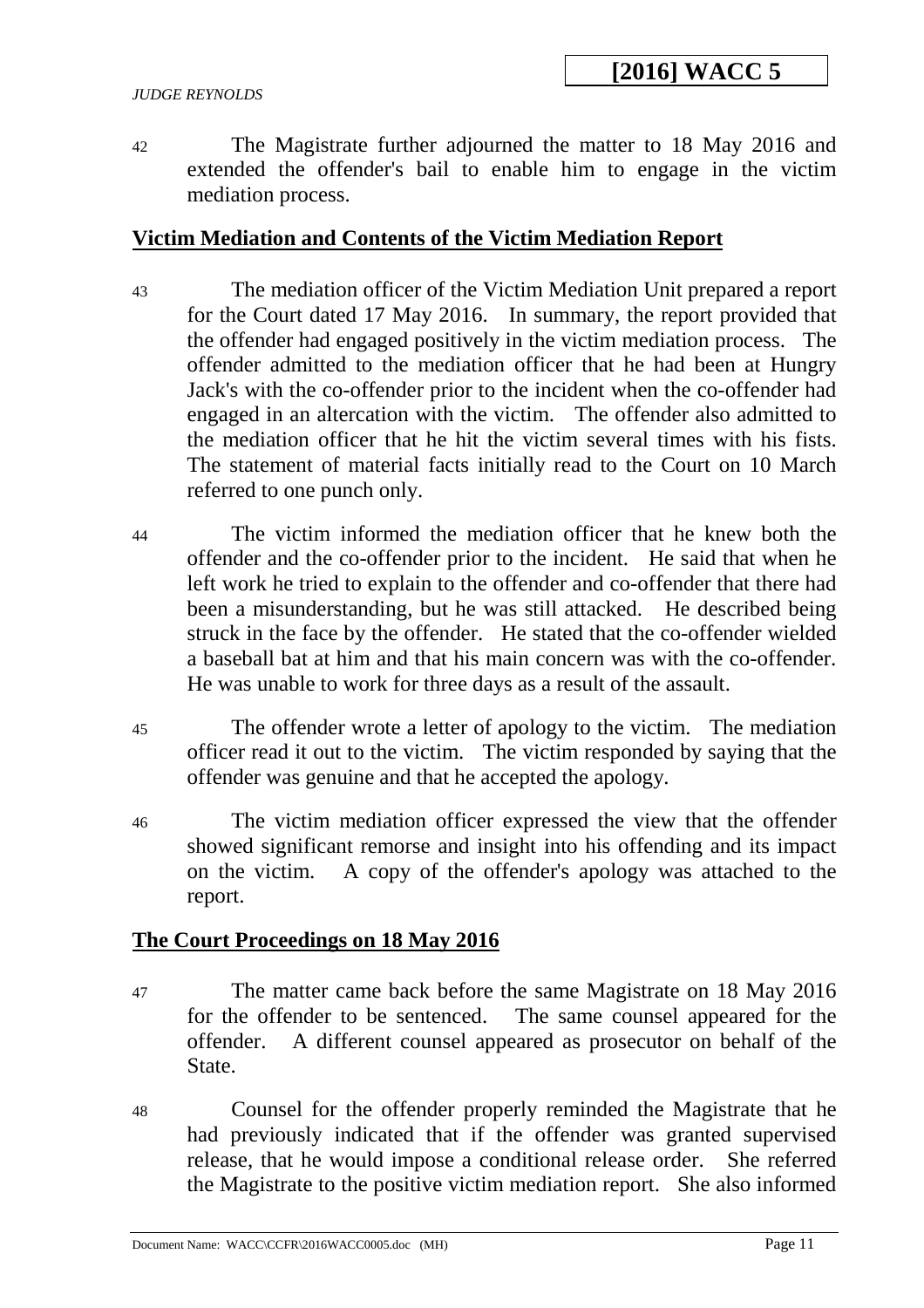the Magistrate that the offender was continuing to live at home, was attending supervision with Youth Justice, had clear urinalysis results, and was currently working with his brother doing some bricklaying work. Counsel then invited the Magistrate to make a conditional release order.

49 When the Magistrate asked the prosecutor to respond, she submitted to him that the State sought an immediate term of detention. In support of that submission, the prosecutor referred to the offender being on a supervised release order relating to a lengthy term of detention imposed for a multiple number of offences of personal violence at the time of the current offence, that the current offence was another offence of personal violence, that it was committed in circumstances where the offender and co-offender laid in wait for the victim, that it was late at night, and that the offender knew that the co-offender was armed with a baseball bat and intended to use it.

50 The Magistrate acknowledged the change of view on sentence by the prosecutor on behalf of the State. Nevertheless, the Magistrate proceeded and imposed the sentencing option that he had previously indicated. He imposed a conditional release order for a term of four months with conditions. By operation of law, the order was effective forthwith. The Magistrate acknowledged that there was "a bit of overlap" between the conditional release order and the balance of the term of detention for which the offender was on supervised release. It was from 18 May to 12 June 2016 inclusive. That is 26 days. Therefore, if the offender satisfactorily served his supervised release, then he would continue to be on the conditional release order only for about a further 3 months and one week.

51 The Magistrate, after hearing the submission from the prosecutor for immediate detention, made sentencing remarks and had an exchange with the offender as follows:

> **M:** Thank you. All right. Well, certainly, a term of detention is appropriate. But, as I said before,  $J - if$  you would stand up, thanks. As I said before, having taken account of everything that was put before me on previous occasions, and what is now before me, which is this mediation report which certainly shows that things have gone very well, as Ms Rossi said, I'm going to follow through on what I said would be the penalty, which is detention.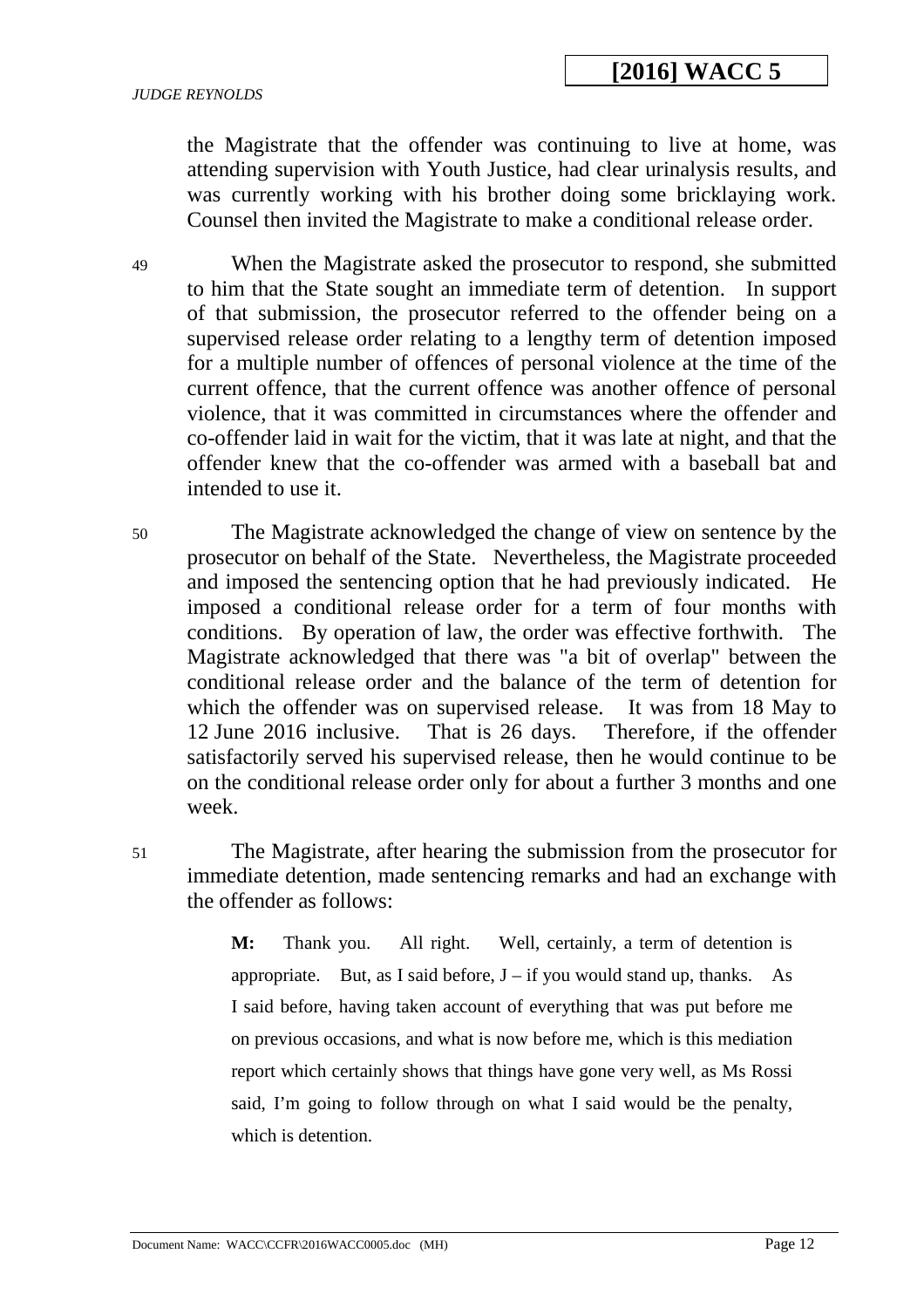There will be a four month sentence, but you will be released immediately on what we call a conditional release order. You stick to the conditions of the order, and at the end of the order that's the end of this offence. Break any of the conditions, you are brought back to court to be resentenced on this. And there's really only two options: getting locked up for the four months, or some other time depending on other factors; or you start again if it's a very minor breach. Okay.

**JZ:** Yes.

M: Now, these are the conditions. Number one, don't commit any more offences.

**JZ:** Yes, your Honour.

**M:** Number two, you must report to your supervisor. It will be up to three times a week, but will probably be twice a week. And that will be organised between you and your supervisor. Number three, not allowed to change your address unless you have permission in advance. Okay.

**JZ:** Yes.

**M:** Number four, you've got to do what your supervisor tells you to. And number five, last one, you've got to do any counselling or programs that your supervisor tells you to. Now, this is something that has probably already been covered in your SRO, doing your counselling and urine analysis and what have you. Well, your supervisor might want to continue that on. Now the period of time is four months.

**JZ:** Yes.

**M:** Four months. So there is a bit of overlap. About a month overlap with your SRO. So what I'm really doing here with this four months is giving you another three month sentence on top of the present sentence you're doing, which you're now on supervised release for.

**JZ:** Yes, your Honour.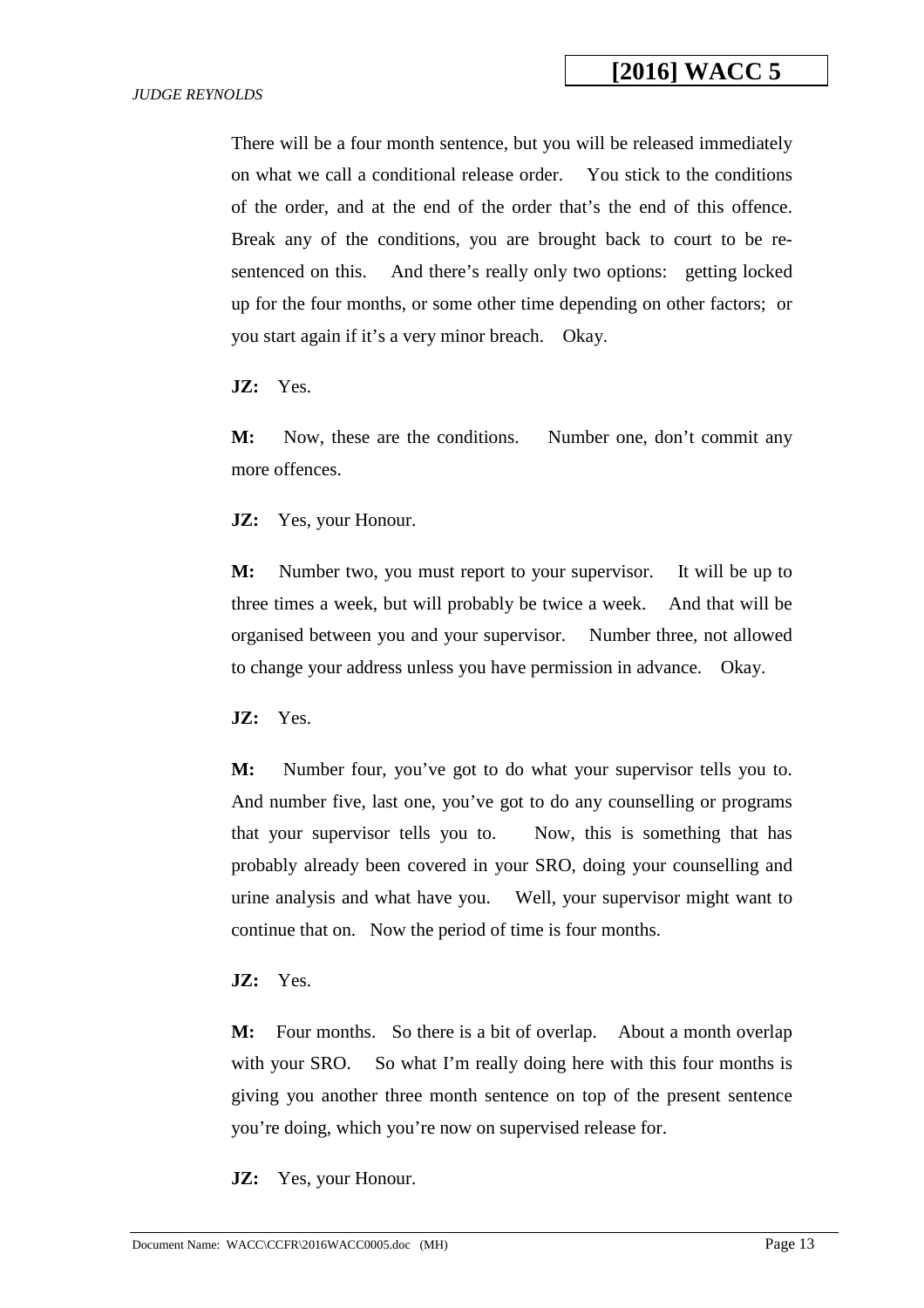**M:** Do you have any questions about what I've explained, Jackson?

**JZ:** No, your Honour.

**M:** Okay. What will happen if you commit another assault while you're on this order?

- **JZ:** I will go back to detention.
- **M:** You will. For dead sure. Okay

#### **Further Material Presented to the Court by Youth Justice on the Review**

- 52 A review pursuant to section 40 of the C Ct Act is a hearing *de novo.*  Accordingly, and properly, and indeed at my request, Youth Justice presented a further report to me by email dated 2 June 2016. It provided me with an update on how the offender had been performing on the orders.
- 53 This further report set out amongst other things that:

1. There had been visible improvement in the offender's behaviour, attitude and family relationships;

2. The offender had continued to regularly attend work since he was released from custody;

3. The offender's last two urinalysis results had been clear. The offender had indicated that he no longer used cannabis because if he used it he would not be allowed to work on a construction site; and

4. The offender was engaging with Youth Justice on more occasions than required and was often calling or texting his youth justice officer.

#### **Submissions on Behalf of the State on the Review**

54 On the hearing of the review, counsel for the State submitted that the State should not be held to the position initially taken on behalf of the State on 10 March 2016, because at that time:

 1. On the statement of material facts provided by Police, the Director of Public Prosecutions did not know that the offender had been to Hungry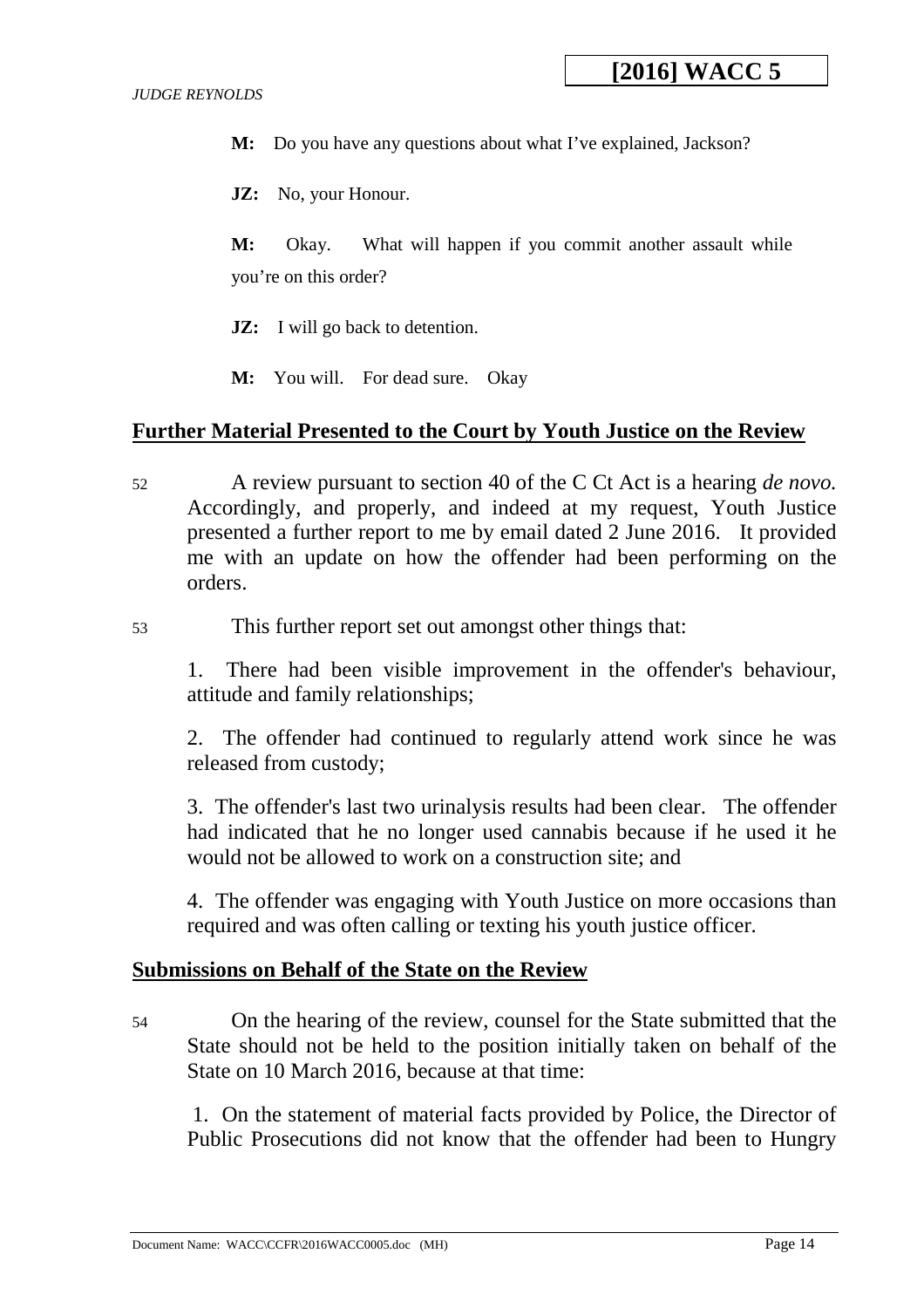Jack's earlier, and that the offender had punched the victim more than once;

- 2. No reports had been prepared in relation to sentence; and
- 3. Further and anyway, the review is a hearing *de novo*.
- 55 Considering the sentence afresh, given the seriousness of the factual circumstances including the admissions made by the offender in the victim mediation process, the contents of the various reports, the need for personal and general deterrence, particularly bearing in mind the offender's prior offences of personal violence in a public place in company with others, and that the offence was committed when the offender was on a supervised release order, it is submitted on behalf of the State that the only appropriate sentence is a term of immediate detention.

#### **Reasoning and Conclusion**

- 56 The review is opposed. I do not consider it necessary to set out the various submissions made by counsel for the offender in opposition to the Magistrate's sentence being set aside and substituted by an order of immediate detention.
- 57 In my view I do not have to make a finding on whether or not the State should be bound by the position adopted by the prosecutor on 10 March 2016 in order to decide this review. Ultimately, of course, the decision on what is the proper sentence is a matter for the Court.
- 58 That said, I should add that I nevertheless think that the position expressed on behalf of the State on 10 March 2016 is a relevant consideration in determining this review. It clearly influenced the Magistrate in deciding to go down the path towards imposing a conditional release order. That in turn no doubt influenced the Supervised Release Review Board to grant supervised release. It also clearly played a part in the offender positively engaging in the victim mediation process and making admissions during the mediation which were not included in the statement of material facts presented to the Court by the prosecutor on 10 March 2016, namely that he had been at Hungry Jack's earlier and that he hit the victim several times, rather than once.
- 59 In my view, what use can be made of those admissions, must be considered against a background of there being a good basis for the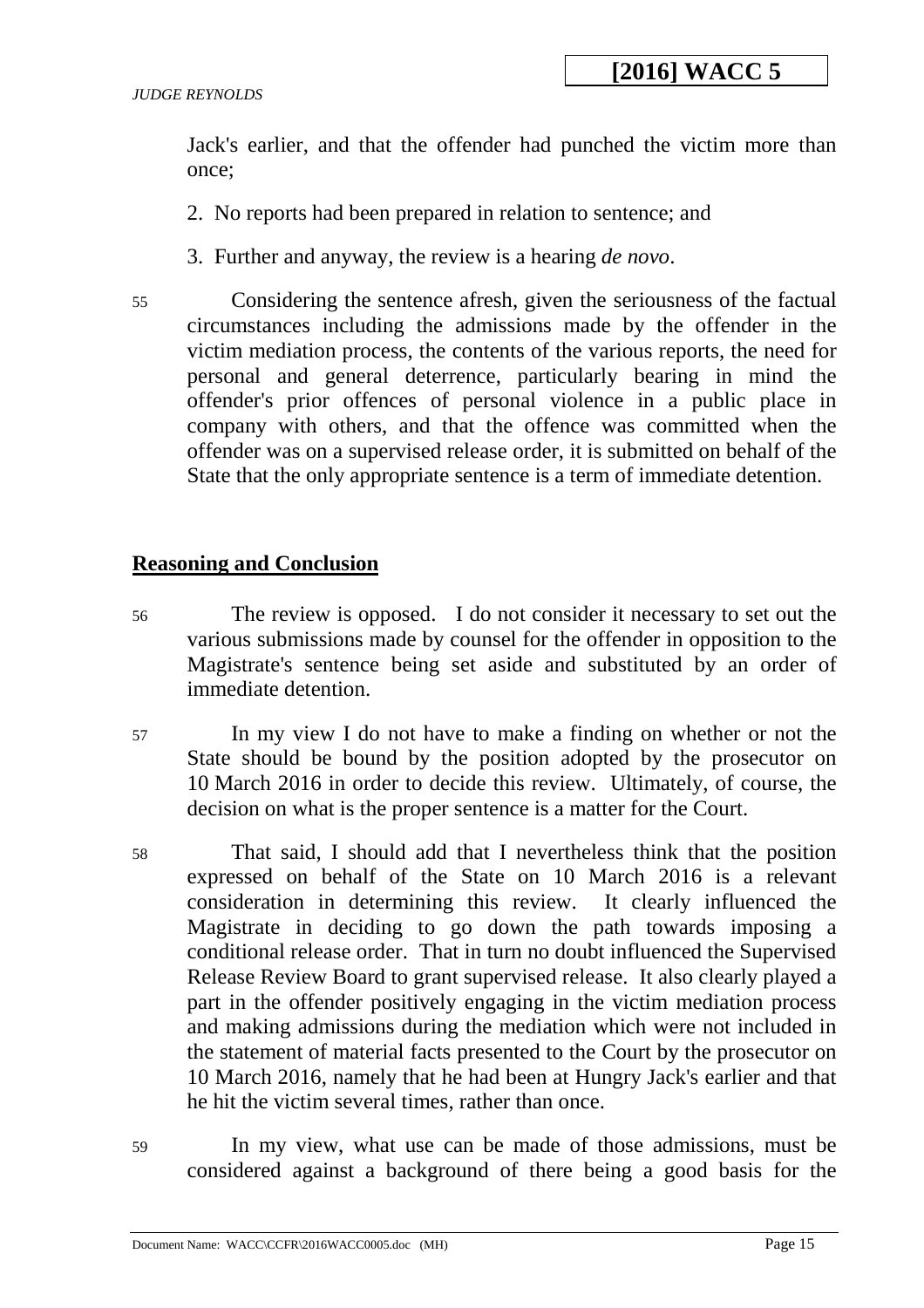offender to reasonably believe that if he positively engaged in the mediation process and accepted full responsibility for his actions, then he would be given a sentence other than immediate detention.

60 Given all of that, in my view it would be unfair to use those two particular admissions against the offender to impose a sentence of immediate detention. Further and anyway, I do not think that both of those particular admissions, if factored into an overall consideration of everything relevant on sentence, would justify the imposition of a sentence of immediate detention, the sentence of last resort. Further and anyway again, any adverse weight for those admissions would at least be counter-balanced by favourable weight being given for the offender's positive engagement and acceptance of responsibility in the victim mediation process, both of which showed remorse by the offender.

- 61 Having said all of that, I also wish to say that in my view the position adopted by the prosecutor on behalf of the State on 10 March 2016 was both fair and proper.
- 62 The reason that I do not have to make a finding on whether or not the State should be bound by its earlier position on sentence, is that the Magistrate did not finally decide the sentence and make the order the subject of the review until after the prosecutor had made the submission for immediate detention on 18 May 2016. And he again considered everything before him.
- 63 In my view the reasons expressed by the Magistrate on 18 May 2016 for imposing a conditional release order and as set out earlier herein, clearly show that he did not impose the sentence simply because he had indicated it earlier. He expressly stated that he decided the sentence "having taken into account everything that was put before me on previous occasions, and what is now before me, which is this mediation report…". The victim mediation report referred to the two admissions made by the offender during the mediation process. It should be also noted that as on 18 May 2016, the material put before the Magistrate on previous occasions included the two pre-sentence reports dated 17 March 2016 and 4 April 2016.
- 

64 All of that deals with paragraphs 1 and 2 of the submissions made on behalf of the State as set out earlier herein.

65 In my view the sentence of a conditional release order with conditions for a term of four months, as imposed by the Magistrate on 18 May 2016, was within the bounds of the exercise of a sound discretion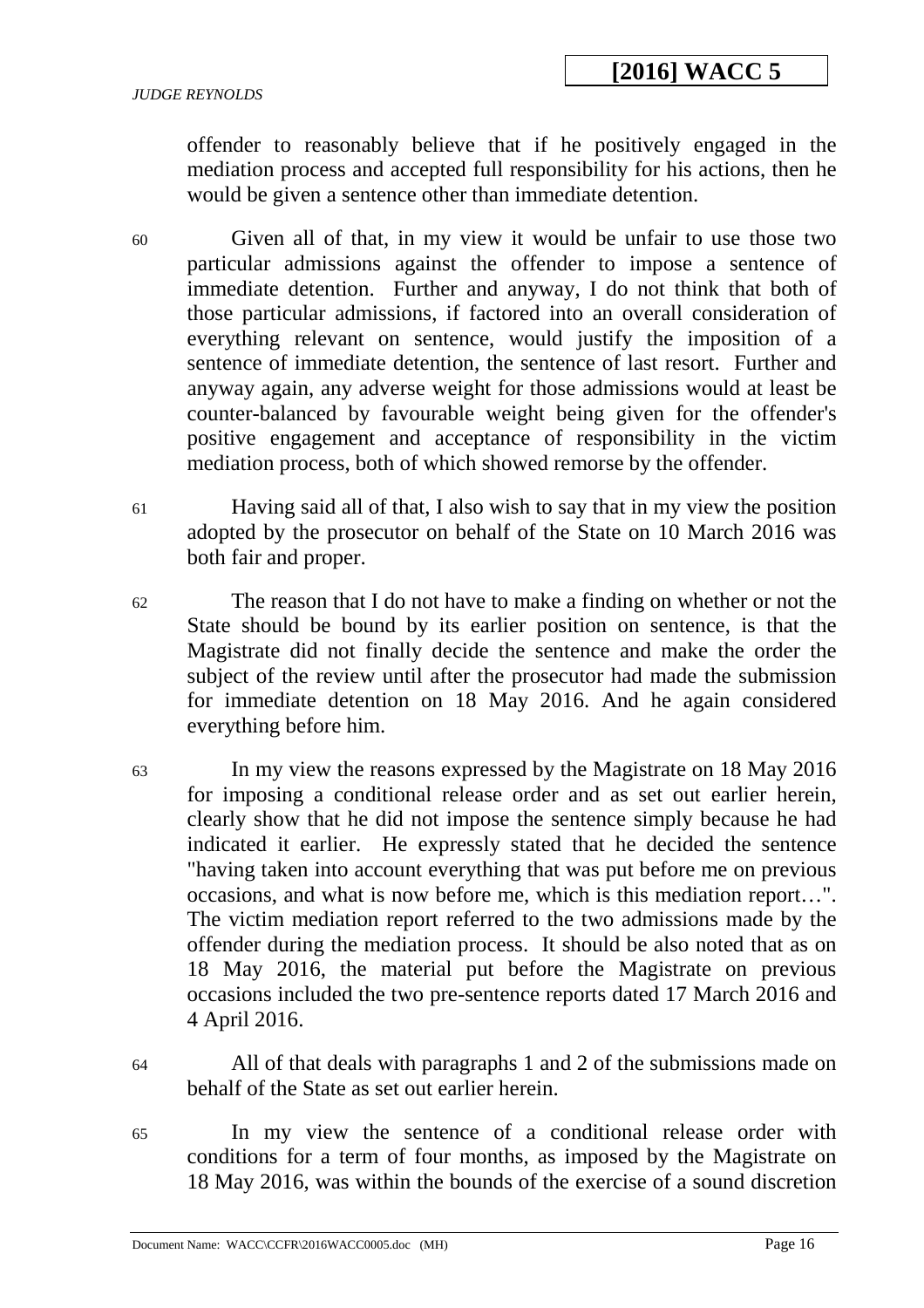given everything that was before the Court and applying the objectives and principles of the YO Act.

66 The Magistrate properly regarded the offence as serious. That is clear from what he said. It is also clear from the sentence he imposed, which included detention as a component.

- 67 Considering everything that the Magistrate said over the whole of the proceedings, that is the four appearances, it is clear that his decision to impose a conditional release order rather than immediate detention was a close call. He did so having regard to the combination of the offender having served a considerable period of time in custody and that the prospects of success for his rehabilitation would likely be maximised if he received intensive supervision for an appreciable period of time in the community, that that was particularly important for the offender and the community because he was 17 years approaching 18 years of age, that while the unlawful assault was serious, the victim did not suffer bodily harm, that the offender had positively engaged in the victim mediation process, that the offender was positively engaging with Youth Justice in the community, that the offender was living at home and his relationship with his mother had improved, and that he was now employed.
- 68 I wish to make a comment on the offender's record of prior convictions and what use could be properly made of it. The offender was on a supervised release order at the time he committed the offence of unlawful assault for offences involving mob violence committed against wedding guests at a public place in Bicton. Much was made of that by the prosecution and properly so.

69 The point that I wish to make is that care needs to be exercised when considering that prior offending by the offender in the context of deciding the proper sentence for the unlawful assault. It cannot be used as an aggravating circumstance in deciding the proper sentence for the offence of unlawful assault. Rather, the existence of it results in the offender not receiving any discount for prior good behaviour and also no reduction being made to the weight given for personal deterrence in the overall consideration of sentence.

70 As mentioned, a review pursuant to s. 40 of the C Ct Act is a hearing *de novo.* The material before me to consider the proper sentence includes everything that was before the Magistrate and the further material presented to me by Youth Justice to which I have earlier referred. That further material is favourable to the offender.